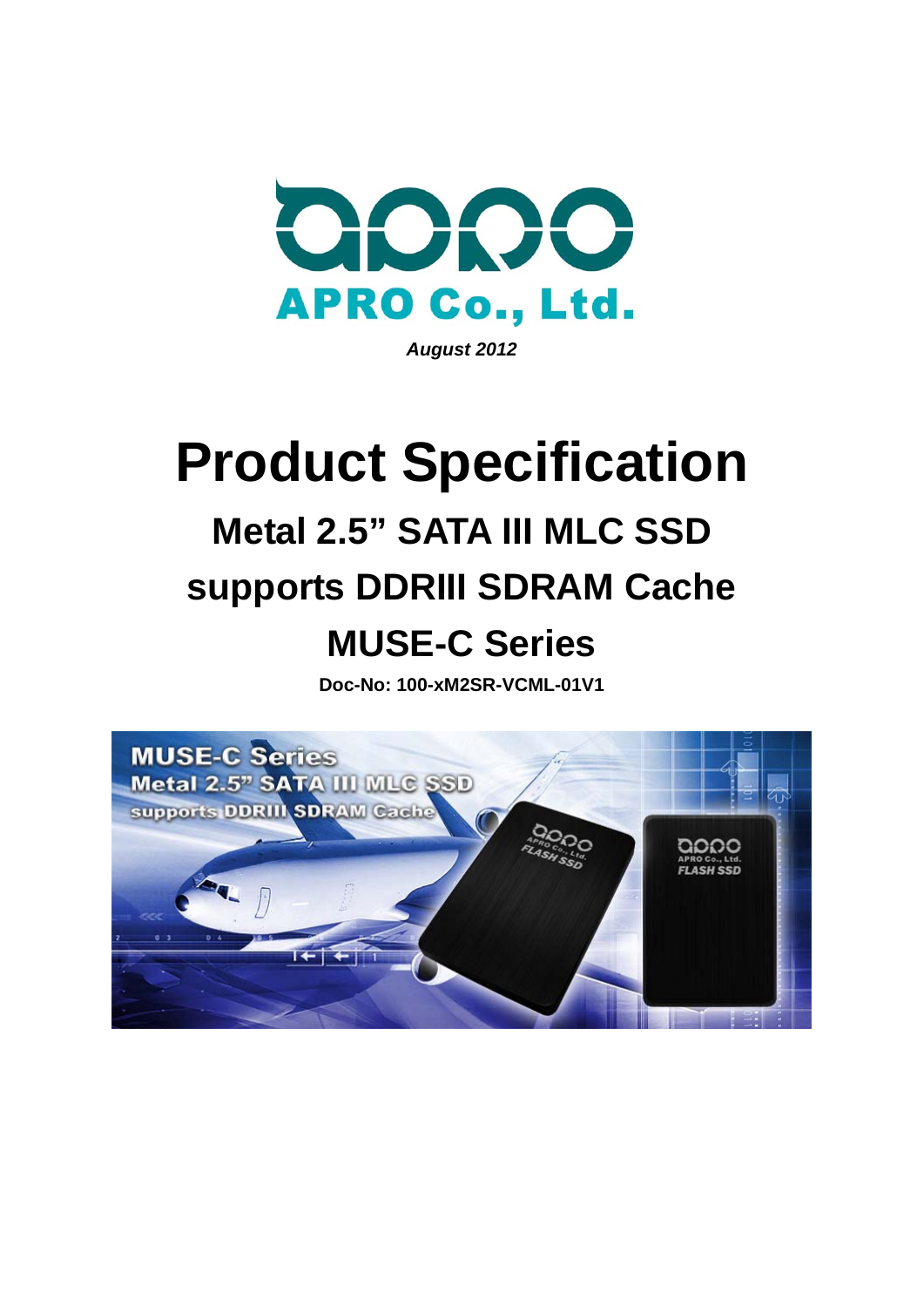*This document is for information use only and is subject to change without prior notice. APRO Co., Ltd. Assumes no responsibility for any errors that may appear in this document, nor for incidental or consequential damages resulting from*  the furnishing, performance or use of this material. No part of this document may be reproduced, transmitted, transcribed, *stored in a retrievable manner or translated into any language or computer language, in any form or by any means,*  electronic, mechanical, magnetic, optical, chemical, manual or otherwise, without the prior written consent of an officer of *APRO Co., Ltd.* 

*All parts of the APRO documentation are protected by copyright law and all rights are reserved.* 

*APRO and the APRO logo are registered trademarks of APRO Co., Ltd.* 

*Product names mentioned herein are for identification purposes only and may be trademarks and/or registered trademarks of their respective companies.* 

*© 2012 APRO Corporation. All rights reserved.* 

#### *Revision History*

| <b>Revision</b> | <b>Description</b>                              | <b>Date</b> |
|-----------------|-------------------------------------------------|-------------|
| 1.0             | <i>Initial release</i>                          | 2012/3/12   |
| 1.1             | Warranty period: revised from 1 year to 2 years | 2012/8/13   |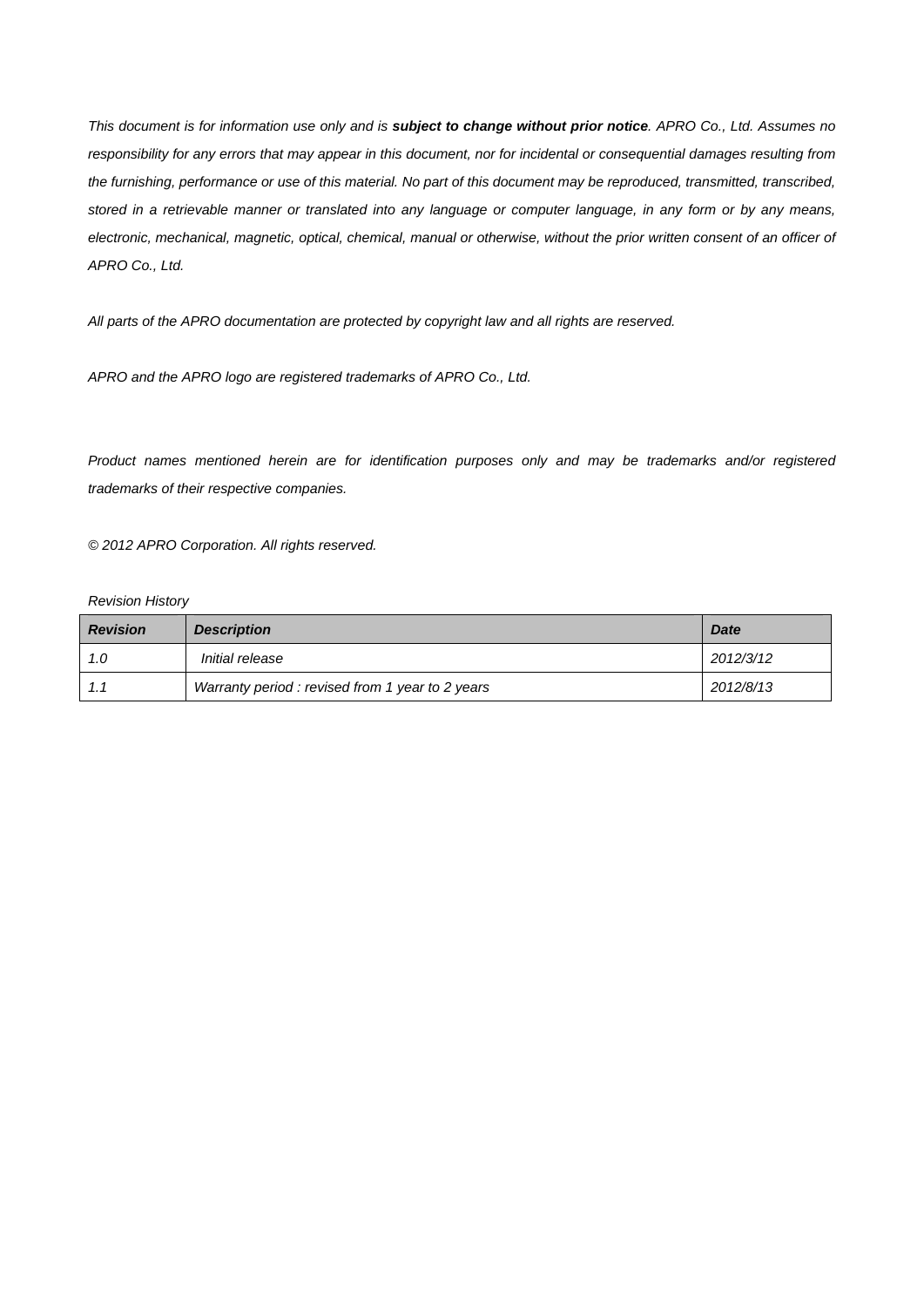## **CONTENTS**

| $\mathbf{1}$ |                    |  |
|--------------|--------------------|--|
| 1.1.         |                    |  |
| 1.2.         |                    |  |
| 1.3.         |                    |  |
| 2.           |                    |  |
| 2.1.         |                    |  |
| 2.2.         |                    |  |
| 2.3.         |                    |  |
|              |                    |  |
| 2.4.         |                    |  |
| 2.5.         |                    |  |
| 2.6.         |                    |  |
| 3.           |                    |  |
| 3.1.         |                    |  |
| 3.2.         |                    |  |
| 4.           |                    |  |
| 4.1.         |                    |  |
| 5.           |                    |  |
| 5.1.         |                    |  |
|              | APPENDIX A.        |  |
|              |                    |  |
|              |                    |  |
|              | <b>APPENDIX B.</b> |  |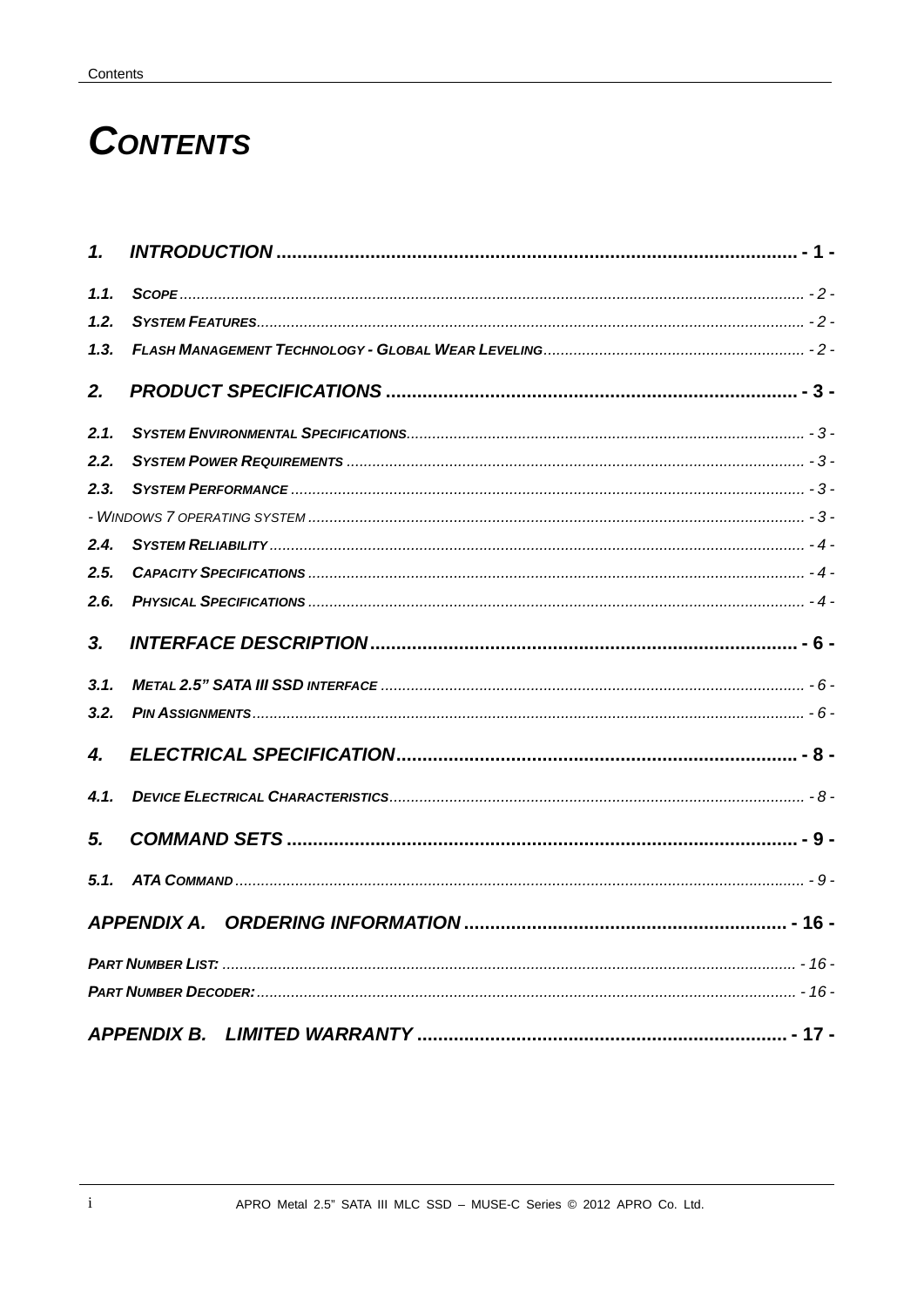## **List of Tables**

## **List of Figures**

| FIGURE 1: METAL 2.5" SATA III MLC SSD MUSE-C SERIES CONTROLLER BLOCK DIAGRAM  - 1 |  |
|-----------------------------------------------------------------------------------|--|
|                                                                                   |  |
|                                                                                   |  |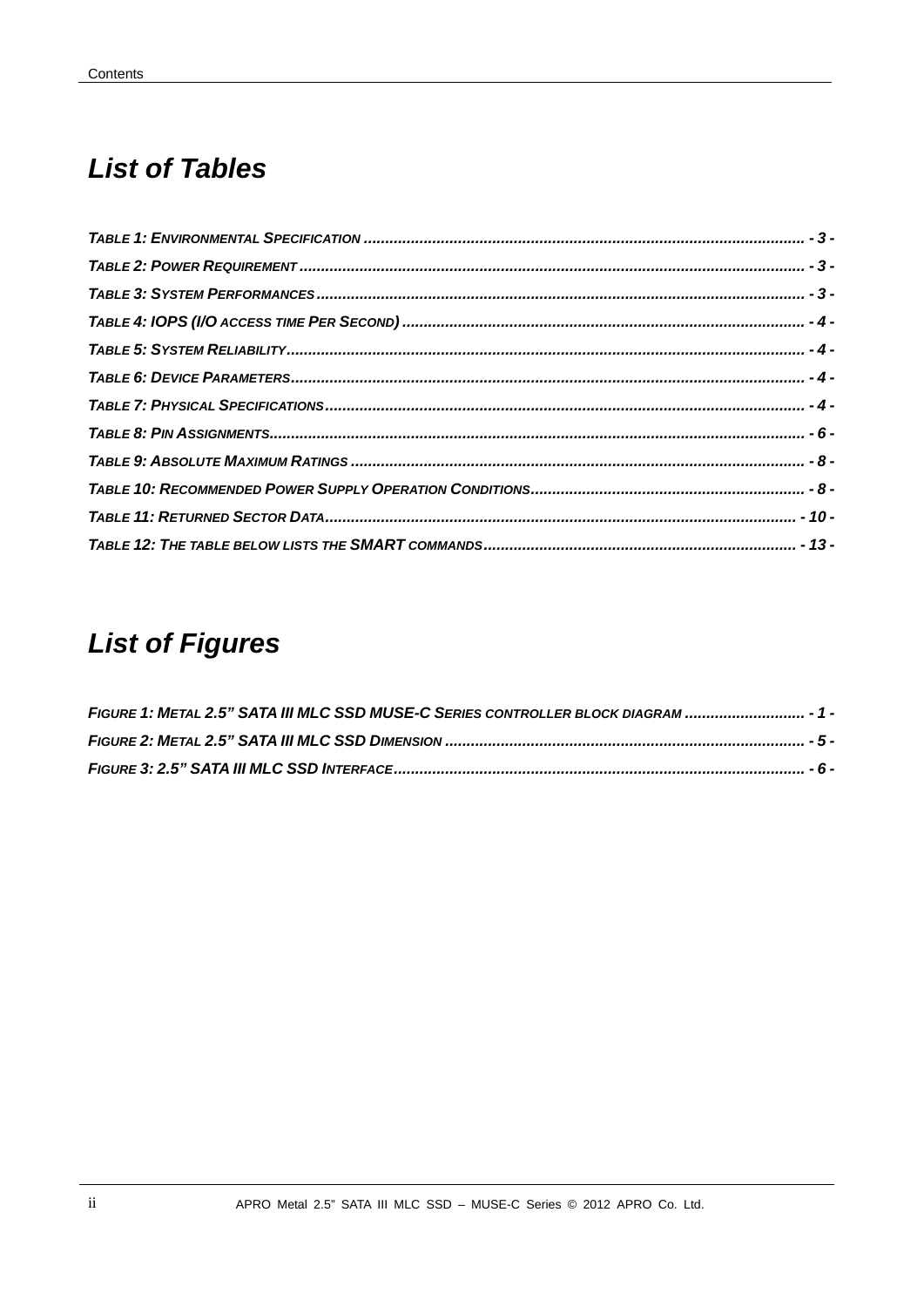### <span id="page-4-0"></span>*1. Introduction*

APRO Metal 2.5" SATA III MLC SSD – MUSE-C Series provide high capacity flash memory Solid State Drive (SSD) that electrically complies with Serial ATA 3.0 (SATA) standard. APRO Metal 2.5" SATA III MLC SSD – MUSE-C Series supports up to SATA Gen-III (6.0 Gb/s) with high performance. The main used flash memories are MLC-NAND type flash memory chips. The available disk capacities are 64GB, 128GB, 256GB and 512GB. The operating temperature grade is optional for commercial level  $0^{\circ}C \sim 70^{\circ}C$  and wide temperature level -40°C ~ +85°C. The data transfer performance by sustained read is up to 540.4 MB/sec (AHCI mode), and sustained write is up to 444.2 MB/sec (AHCI mode).

The APRO Metal 2.5" SATA III MLC SSD supports DDRIII SDRAM Cache provide a high level interface to the host computer. This interface allows a host computer to issue commands to the metal 2.5" SATA III MLC SSD to read or write blocks of memory. Each sector is protected by a powerful 48 bits per 2KB Error Correcting Code (ECC). APRO Metal 2.5" SATA III MLC SSD MUSE-C Series intelligent controller manages interface protocols, data storage and retrieval as well as ECC, defect handling and diagnostics, power management and clock control.

Figure 1 shows a block diagram of the used high tech Metal 2.5" SATA III MLC SSD controller.



*Figure 1: Metal 2.5" SATA III MLC SSD MUSE-C Series controller block diagram*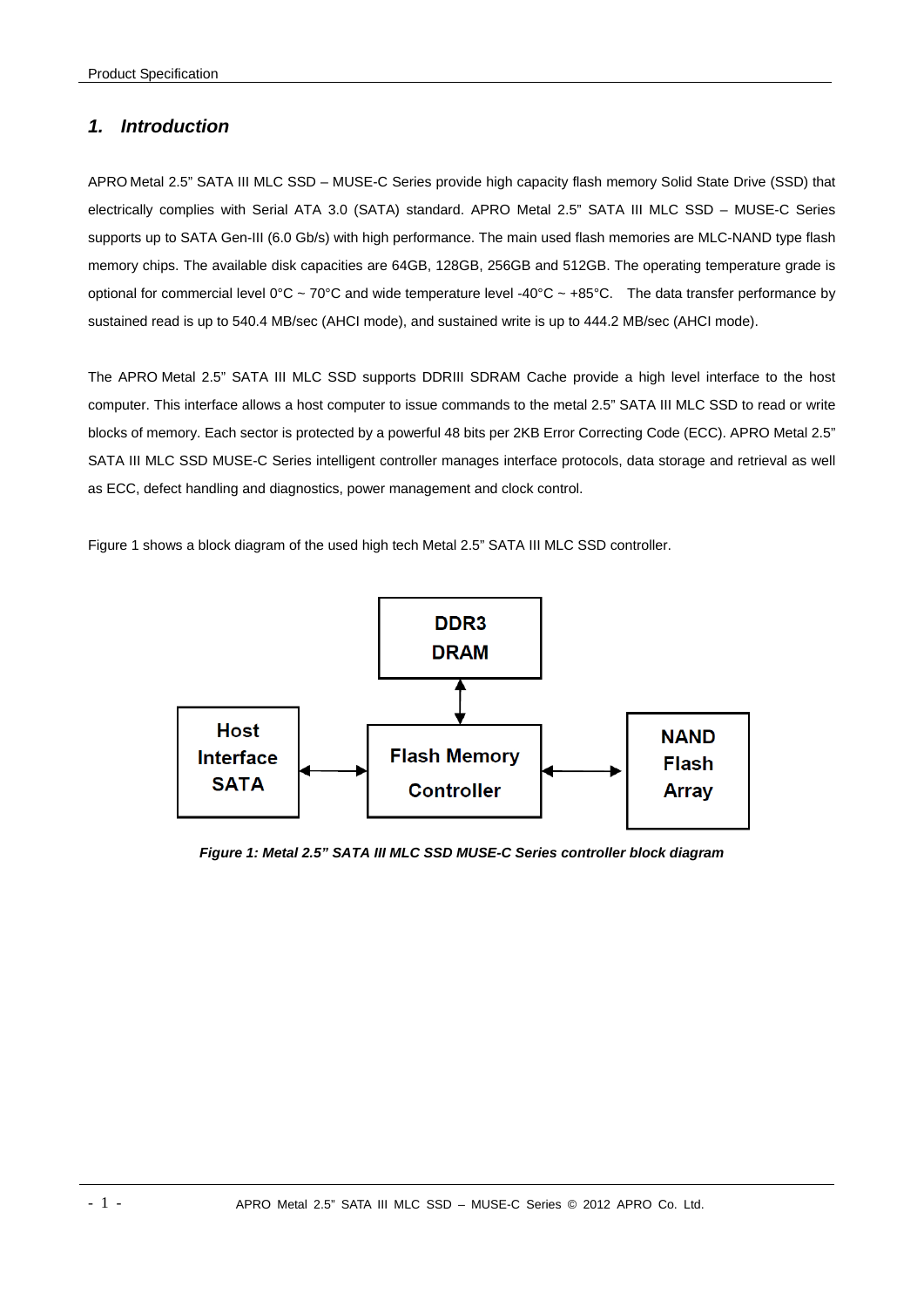## <span id="page-5-0"></span>**1.1.** *Scope*

This document describes the features and specifications and installation guide of APRO's Metal 2.5" SATA III MLC SSDs – MUSE-C Series. In the appendix, there provides order information, warranty policy, RMA/DOA procedure for the most convenient reference.

## **1.2.** *System Features*

- MLC-NAND type flash technology
- Standard 2.5 inch disk drive form-factor
- **•** ATA / ATAPI-8 compliant
- SATA 7 pins (data) + 15 pins (power connector) host Interface
- Serial ATA 6Gb/s compatible with SATA 3Gb/s and SATA 1.5G/s
- Supports SMART function (Self-Monitoring, Analysis and Reporting Technology)
- Supports TRIM function
- **Supports Native Command Queuing (NCQ) command**
- Non-volatile memory and no moving parts
- Capacity from 64GB up to 512GB
- 64GB SSD with DDRIII SDRAM 128MB cache buffer
- $\bullet$  128GB SSD with DDRIII SDRAM 256MB cache buffer
- 256GB / 512GB SSD with DDRIII SDRAM 512MB cache buffer
- Performance up to 540.4 MB/sec (AHCI mode)
- <sup>4</sup> 48 bits per 2KB Error Correcting Code (ECC), error correction and retry capabilities
- $\bullet$  +5 V ±10% operation
- $\bullet$  MTBF > 1,500,000 hours
- Vibration : 800Hz, 3.08G
- Shock: 1,500G
- Very high performance, very low power consumption
- Low weight, Noiseless

## **1.3.** *Flash Management Technology - Global Wear Leveling*

The APRO MUSE-C Series Metal 2.5" SATA III MLC SSD, which supports global Wear-Leveling algorithms. The Wear-leveling command is supported to ensure the best of flash memory endurance capability.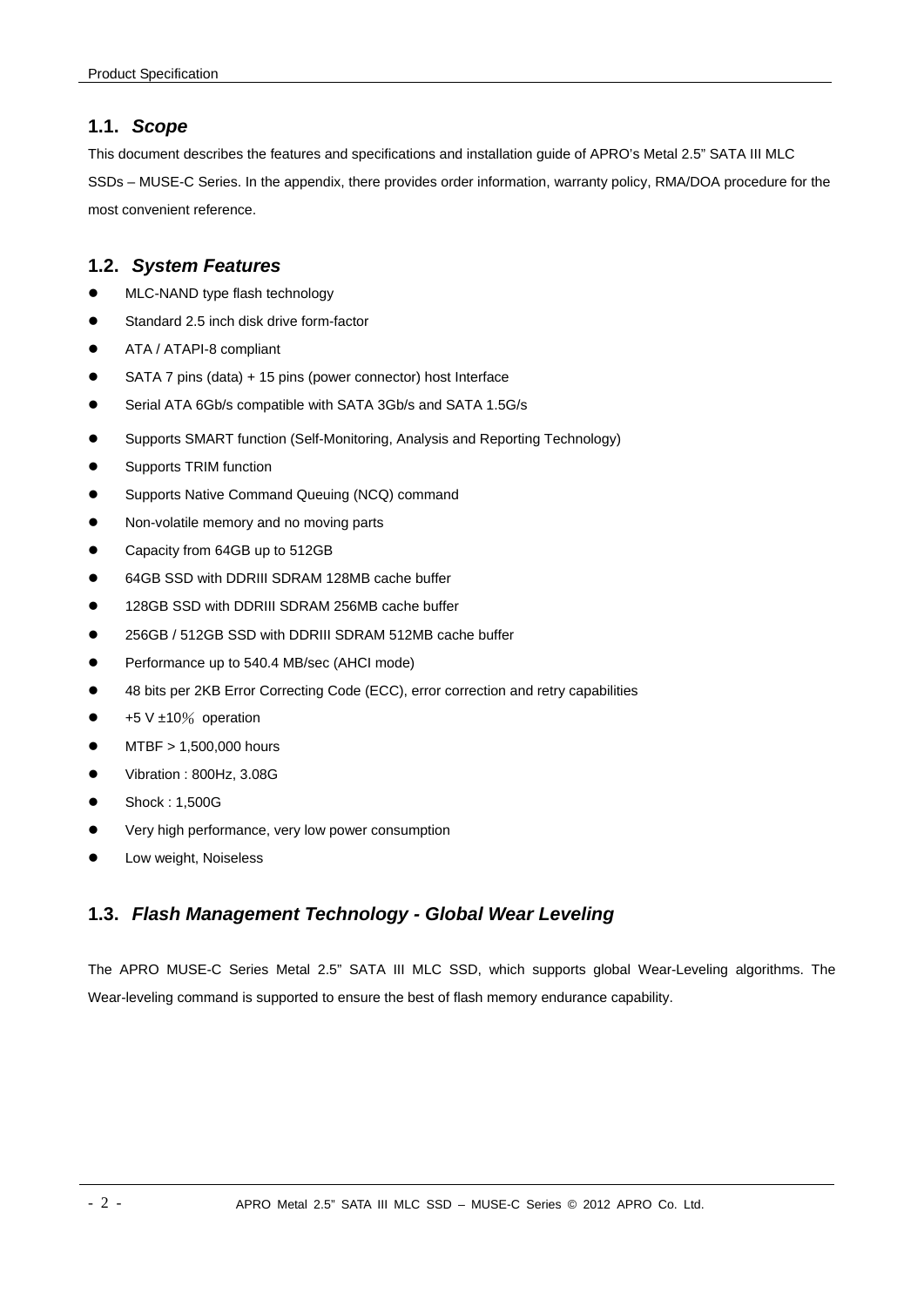## <span id="page-6-0"></span>*2. Product Specifications*

For all the following specifications, values are defined at ambient temperature and nominal supply voltage unless otherwise stated.

## **2.1.** *System Environmental Specifications*

|                    | APRO Metal 2.5" SATA III MLC SSD MUSE-C Series | <b>Commercial Grade</b>           | <b>Wide Temperature</b>           |
|--------------------|------------------------------------------------|-----------------------------------|-----------------------------------|
| <b>Temperature</b> | <b>Operating:</b>                              | $0^{\circ}$ C ~ +70 $^{\circ}$ C  | $-40^{\circ}$ C ~ $+85^{\circ}$ C |
|                    | Non-operating:                                 | $-20^{\circ}$ C ~ $+80^{\circ}$ C | $-50^{\circ}$ C ~ $+95^{\circ}$ C |
| <b>Humidity</b>    | <b>Operating &amp; Non-operating:</b>          | $10\% \sim 95\%$ non-condensing   |                                   |
| <b>Vibration</b>   | <b>Operating &amp; Non-operating:</b>          | 800Hz, 3.08G                      |                                   |
| <b>Shock</b>       | <b>Operating &amp; Non-operating:</b>          | 1,500G                            |                                   |

#### *Table 1: Environmental Specification*

#### **2.2.** *System Power Requirements*

#### *Table 2: Power Requirement*

| APRO Metal 2.5" SATA III SSD MUSE-C Series    |                      | <b>Standard Grade</b> | <b>Wide Temperature</b> |
|-----------------------------------------------|----------------------|-----------------------|-------------------------|
| DC Input Voltage (VCC) 100mV max. ripple(p-p) |                      | 5V±10%                |                         |
|                                               | <b>Reading Mode:</b> | 230 mA (max.)         |                         |
| +5V Current                                   | <b>Writing Mode:</b> | 710 mA (max.)         |                         |
| (Maximum average value)                       | <b>Idle Mode:</b>    | 70 mA (max.)          |                         |

## **2.3.** *System Performance*

#### *Table 3: System Performances*

|                                                                        | <b>Data Transfer Mode supporting</b> | Serial ATA 6Gb/s compatible with SATA 3Gb/s and SATA 1.5G/s |              |       |       |  |  |
|------------------------------------------------------------------------|--------------------------------------|-------------------------------------------------------------|--------------|-------|-------|--|--|
| <b>Average Access Time</b>                                             |                                      | $0.0$ ms                                                    |              |       |       |  |  |
| <b>Capacity</b>                                                        |                                      | 64GB                                                        | <b>128GB</b> | 256GB | 512GB |  |  |
| <b>Maximum</b>                                                         | <b>Sequential Read (MB/s)</b>        | 531.5                                                       | 539.2        | 540.4 | 527.6 |  |  |
| <b>Performance</b>                                                     | <b>Sequential Write(MB/s)</b>        | 189.9                                                       | 348.6        | 444.2 | 441.0 |  |  |
| <b>Maximum</b>                                                         | 4K Random Read (MB/s)                | 229                                                         | 299          | 300   | 224   |  |  |
| QD 32                                                                  | 4K Random Write (MB/s)               | 188                                                         | 266          | 271   | 121   |  |  |
| The number of Flash IC<br>8 <sub>pcs</sub><br>8 <sub>pcs</sub><br>4pcs |                                      | 8pcs                                                        |              |       |       |  |  |

*Note:* 

*(1). All values quoted are typically at 25*℃ *and nominal supply voltage.* 

*(2). Testing of the Metal 2.5" SATA III MLC SSD maximum performance was performed under the following platform: - ASUS P8Z68 PRO Motherboard* 

*- Windows 7 operating system*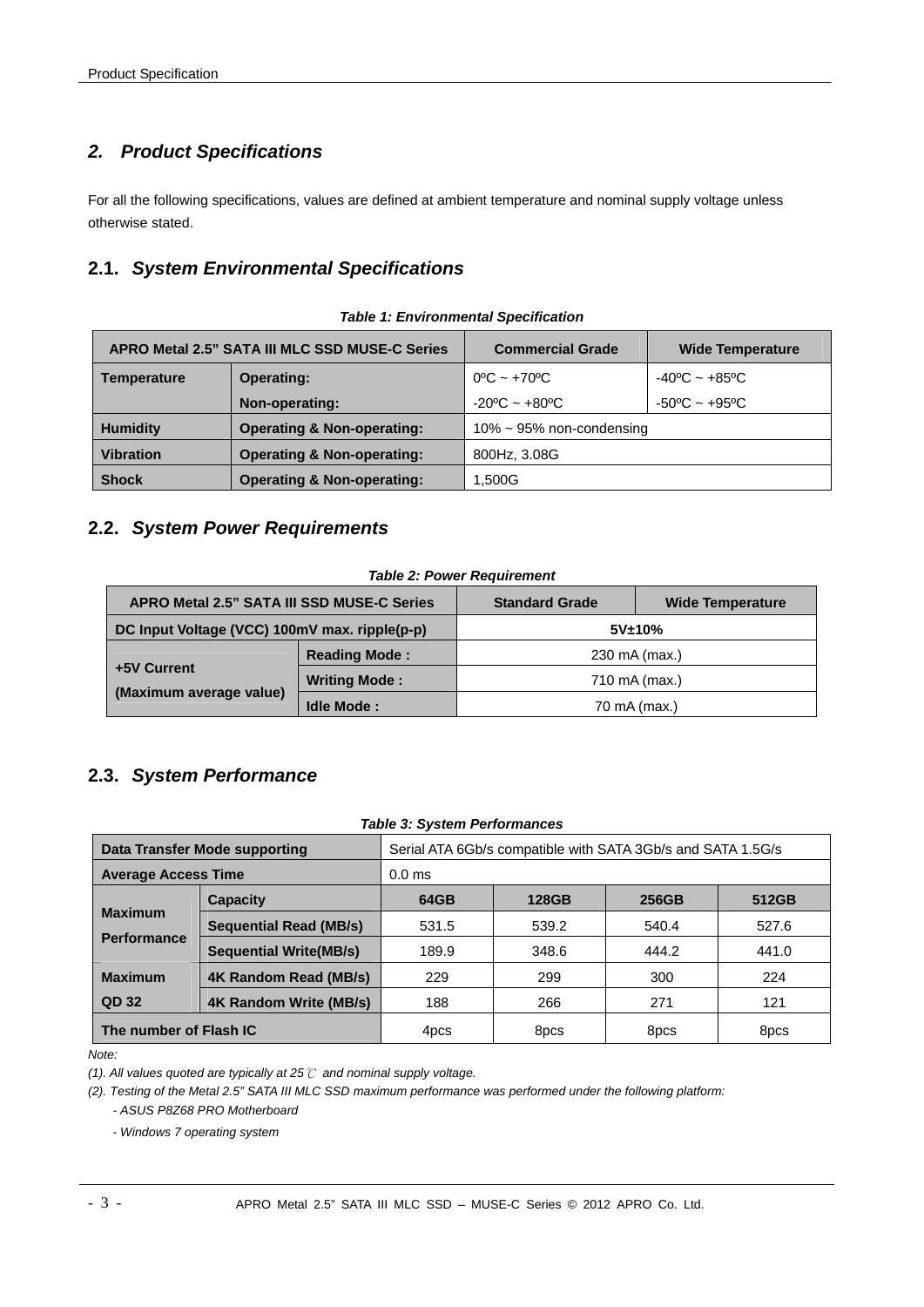<span id="page-7-0"></span>

| I/O Per Second                       |                          | 4K Data Size Transfer / QD64 Test / AHCI Mode |              |        |        |  |
|--------------------------------------|--------------------------|-----------------------------------------------|--------------|--------|--------|--|
|                                      | <b>Capacity</b>          | 64GB                                          | <b>128GB</b> | 256GB  | 512GB  |  |
| <b>Maximum</b><br><b>Performance</b> | <b>Random Read IOPS</b>  | 52.862                                        | 72.521       | 72.796 | 52,076 |  |
|                                      | <b>Random Write IOPS</b> | 41.886                                        | 60.807       | 61.796 | 30.324 |  |

*Table 4: IOPS (I/O access time Per Second)* 

## **2.4.** *System Reliability*

#### *Table 5: System Reliability*

| <b>MTBF</b>                     | >1,500,000 hours      |
|---------------------------------|-----------------------|
| <b>Wear-leveling Algorithms</b> | Global Wear Leveling  |
| <b>Bad Blocks Management</b>    | Supportive            |
| <b>ECC Technology</b>           | 48 bits per 2KB block |
| <b>Data Retention</b>           | 10 years              |

## **2.5.** *Capacity Specifications*

The table 6 shows the specific capacity for the various models and the default number of heads, sectors/track and cylinders.

#### *Table 6: Device Parameters*

| <b>Unformatted Capacity</b> | <b>Default Cylinder</b> | Default Head | <b>Default Sector</b> | <b>LBA</b>    |
|-----------------------------|-------------------------|--------------|-----------------------|---------------|
| 64GB                        | 16.383                  | 16           | 63                    | 125,045,424   |
| <b>128GB</b>                | 16,383                  | 16           | 63                    | 250,069,680   |
| 256GB                       | 16,383                  | 16           | 63                    | 500,118,192   |
| 512GB                       | 16,383                  | 16           | 63                    | 1,000,215,216 |

## **2.6.** *Physical Specifications*

Refer to Table 7 and see Figure 2 for Metal 2.5" SATA III MLC SSD MUSE-C Series physical specifications and dimensions.

| 100 mm / 3.937 in<br>Length: |                     |  |  |  |
|------------------------------|---------------------|--|--|--|
| Width:                       | 69.80 mm / 2.748 in |  |  |  |
| Thickness:                   | 9.50 mm / 0.374 in  |  |  |  |
| Weight:                      | 73.00 g / 2.57 oz   |  |  |  |

#### *Table 7: Physical Specifications*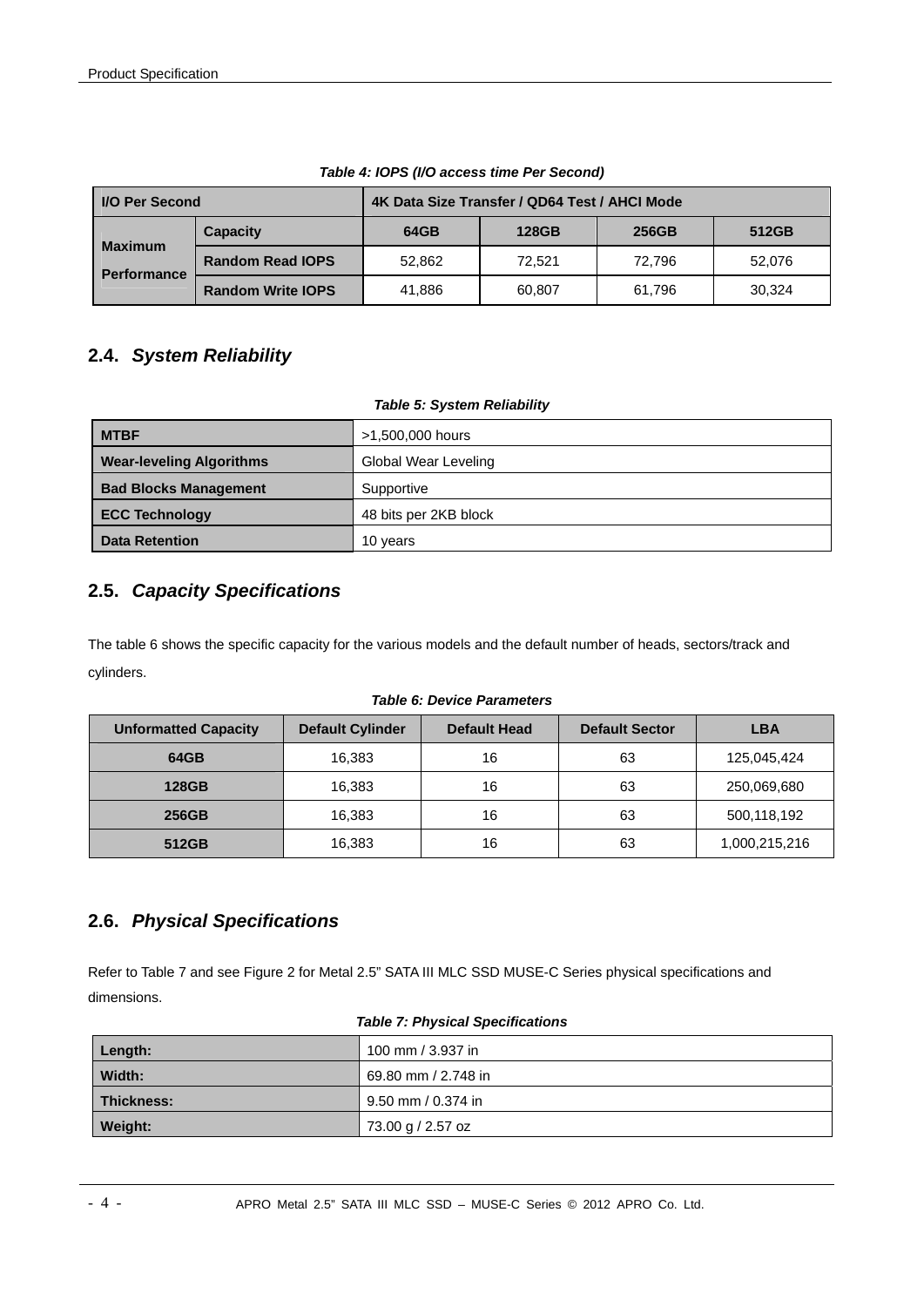<span id="page-8-0"></span>

*Figure 2: Metal 2.5" SATA III MLC SSD Dimension*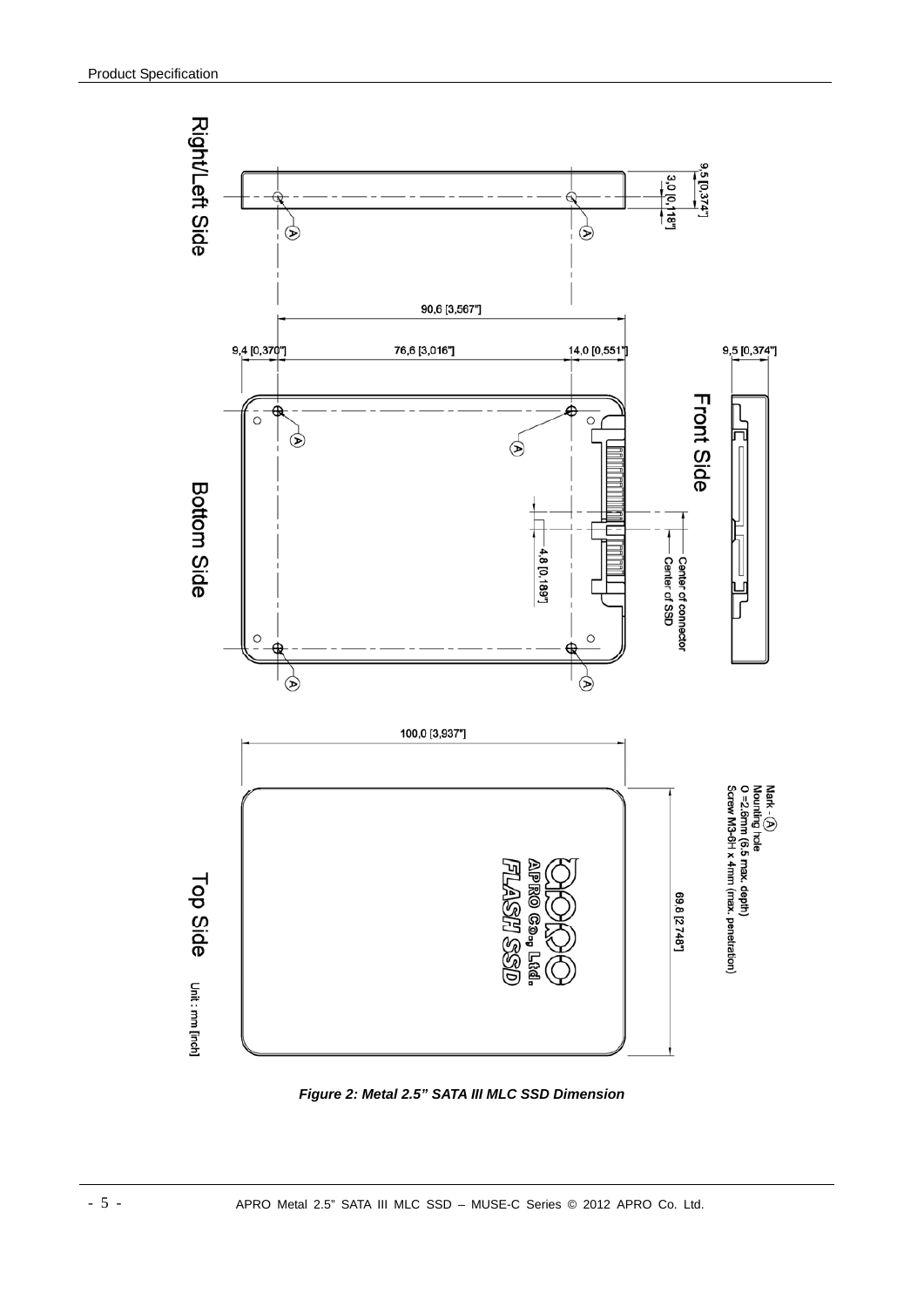## <span id="page-9-0"></span>*3. Interface Description*

## **3.1.** *Metal 2.5" SATA III SSD interface*

APRO Metal 2.5" SATA III MLC SSD comes with 7 pins + 15 pins Serial ATA connector.



*Figure 3: 2.5" SATA III MLC SSD Interface* 

## **3.2.** *Pin Assignments*

There are total of 7 pins in the signal segment and 15 pins in the power segment. The pin assignments are listed in below table 8.

| <b>Name</b>    | <b>Type</b> | <b>Description</b>         |  |
|----------------|-------------|----------------------------|--|
| S <sub>1</sub> | <b>GND</b>  |                            |  |
| S <sub>2</sub> | A+          |                            |  |
| S <sub>3</sub> | $A-$        | Differential Signal Pair A |  |

#### *Table 8: Pin Assignments*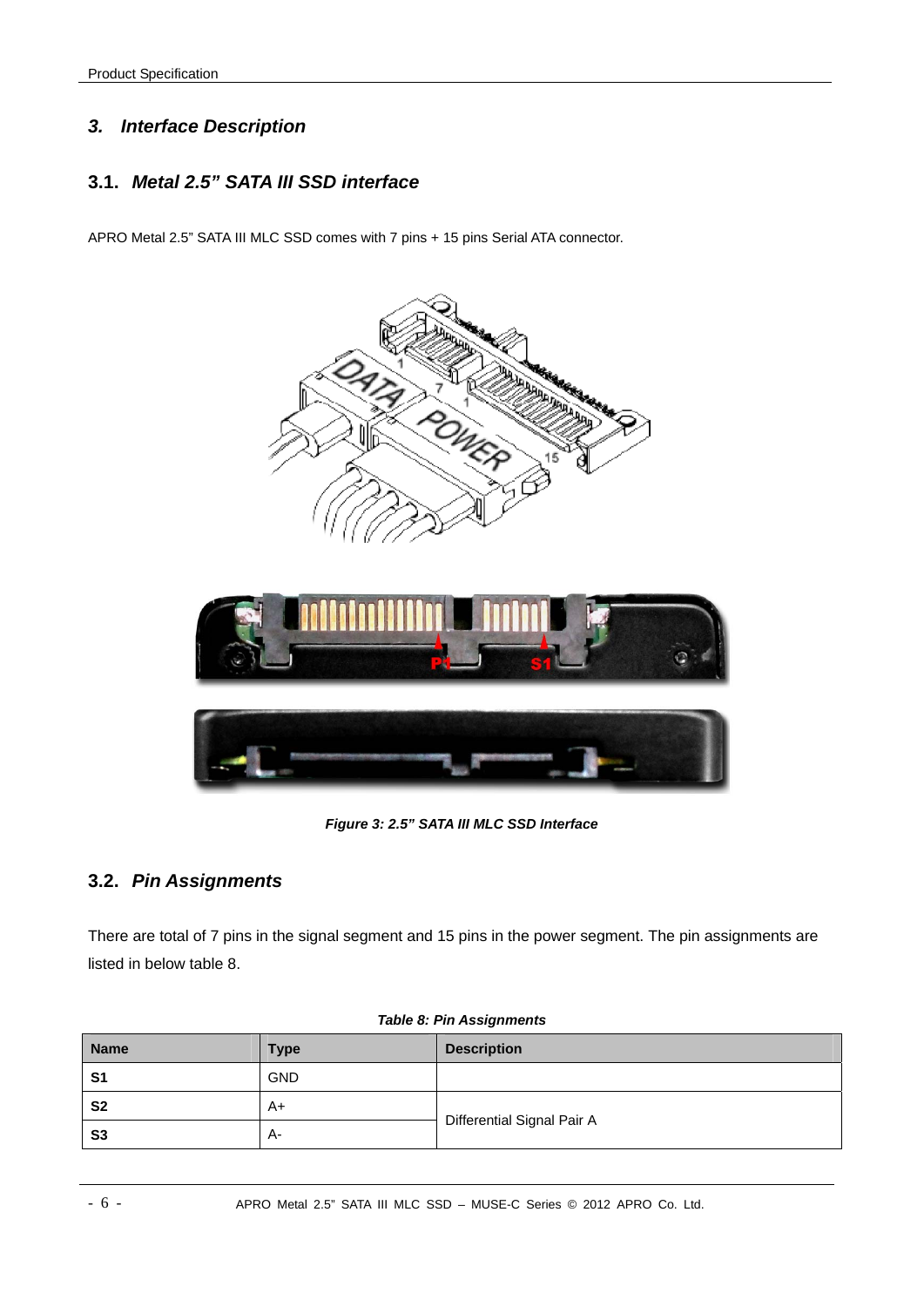| <b>S4</b>       | <b>GND</b>                                         |                                                    |  |  |  |
|-----------------|----------------------------------------------------|----------------------------------------------------|--|--|--|
| S <sub>5</sub>  | B-                                                 | Differential Signal Pair B                         |  |  |  |
| S <sub>6</sub>  | $B+$                                               |                                                    |  |  |  |
| S7              | <b>GND</b>                                         |                                                    |  |  |  |
|                 | Key and Spacing separate signal and power segments |                                                    |  |  |  |
| <b>P1</b>       | V33                                                | 3.3V Power (No Use)                                |  |  |  |
| P <sub>2</sub>  | V33                                                | 3.3V Power (No Use)                                |  |  |  |
| P <sub>3</sub>  | V33                                                | 3.3V Power, Pre-charge (No Use)                    |  |  |  |
| <b>P4</b>       | <b>GND</b>                                         |                                                    |  |  |  |
| <b>P5</b>       | <b>GND</b>                                         |                                                    |  |  |  |
| <b>P6</b>       | <b>GND</b>                                         |                                                    |  |  |  |
| P7              | V <sub>5</sub>                                     | 5V Power, Pre-Charge                               |  |  |  |
| P <sub>8</sub>  | V <sub>5</sub>                                     | 5V Power                                           |  |  |  |
| P <sub>9</sub>  | V <sub>5</sub>                                     | 5V Power                                           |  |  |  |
| P <sub>10</sub> | <b>GND</b>                                         |                                                    |  |  |  |
| P11             | DAS/DSS                                            | Device Activity Signal / Disable Staggered Spin up |  |  |  |
| P <sub>12</sub> | <b>GND</b>                                         |                                                    |  |  |  |
| P <sub>13</sub> | V12                                                | 12V Power, Pre-charge (No Use)                     |  |  |  |
| P14             | V12                                                | 12V Power (No Use)                                 |  |  |  |
| P <sub>15</sub> | V12                                                | 12V Power (No Use)                                 |  |  |  |

*Notes:* 

*1. All pins are in a signal row with a 1.27 mm (0.050" pitch).* 

*2. The commands on the mating sequence in forward table apply to the case of backplane blind mate connector* 

*only. In this case, the mating sequences are:* 

*(1) The pre-charge power pins and other ground pins.* 

*(2) The signal pins and the rest of the power pins.*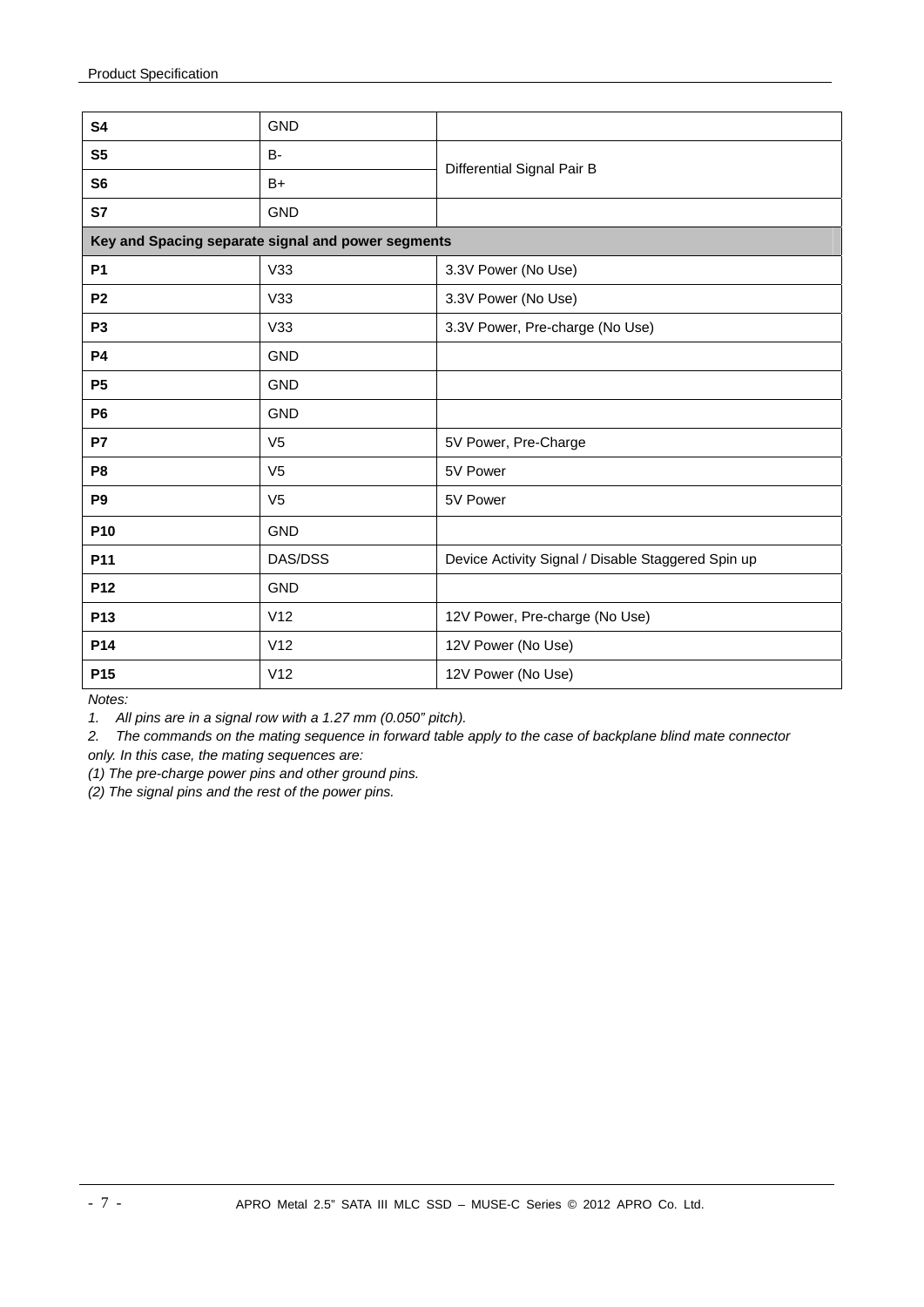## <span id="page-11-0"></span>*4. Electrical Specification*

## **4.1.** *Device Electrical Characteristics*

| <b>Parameter</b>          | <b>Symbol</b>           | <b>Condition</b> | <b>Min</b> | <b>Max</b> | Unit |
|---------------------------|-------------------------|------------------|------------|------------|------|
| Analog power supply       | <b>AV<sub>DDH</sub></b> |                  | $-0.5$     | 6          |      |
| Digital I/O power supply  | <b>DV<sub>DD</sub></b>  |                  | $-0.5$     | 6          |      |
| Digital I/O input voltage | $V_{I(D)}$              |                  | $-0.4$     | $DVDD+0.4$ |      |
| Storage temperature       | Tstorage                |                  | -55        | 140        | °C   |

#### *Table 9: Absolute Maximum Ratings*

#### *Table 10: Recommended Power Supply Operation Conditions*

| <b>Parameter</b>             | <b>Symbol</b>                       | <b>Condition</b> | <b>Min</b> | <b>Typical</b> | <b>Max</b> | <b>Unit</b> |
|------------------------------|-------------------------------------|------------------|------------|----------------|------------|-------------|
| DC Power Supply              | <b>V<sub>DD</sub></b>               |                  | $-0.3$     |                | $+5.5$     | V           |
| Input voltage                | Vin                                 |                  | $-0.3$     |                | $+5.5$     | V           |
|                              | TA                                  | Standard         | 0          |                | $+70$      | °C          |
| <b>Operating Temperature</b> |                                     | Wide Temperature | $-40$      |                | $+85$      | °C          |
|                              | $\mathsf{T}\mathsf{s}\mathsf{\tau}$ | Standard         | $-20$      |                | $+80$      | °C          |
| Storage Temperature          |                                     | Wide Temperature | -50        |                | $+95$      | °C          |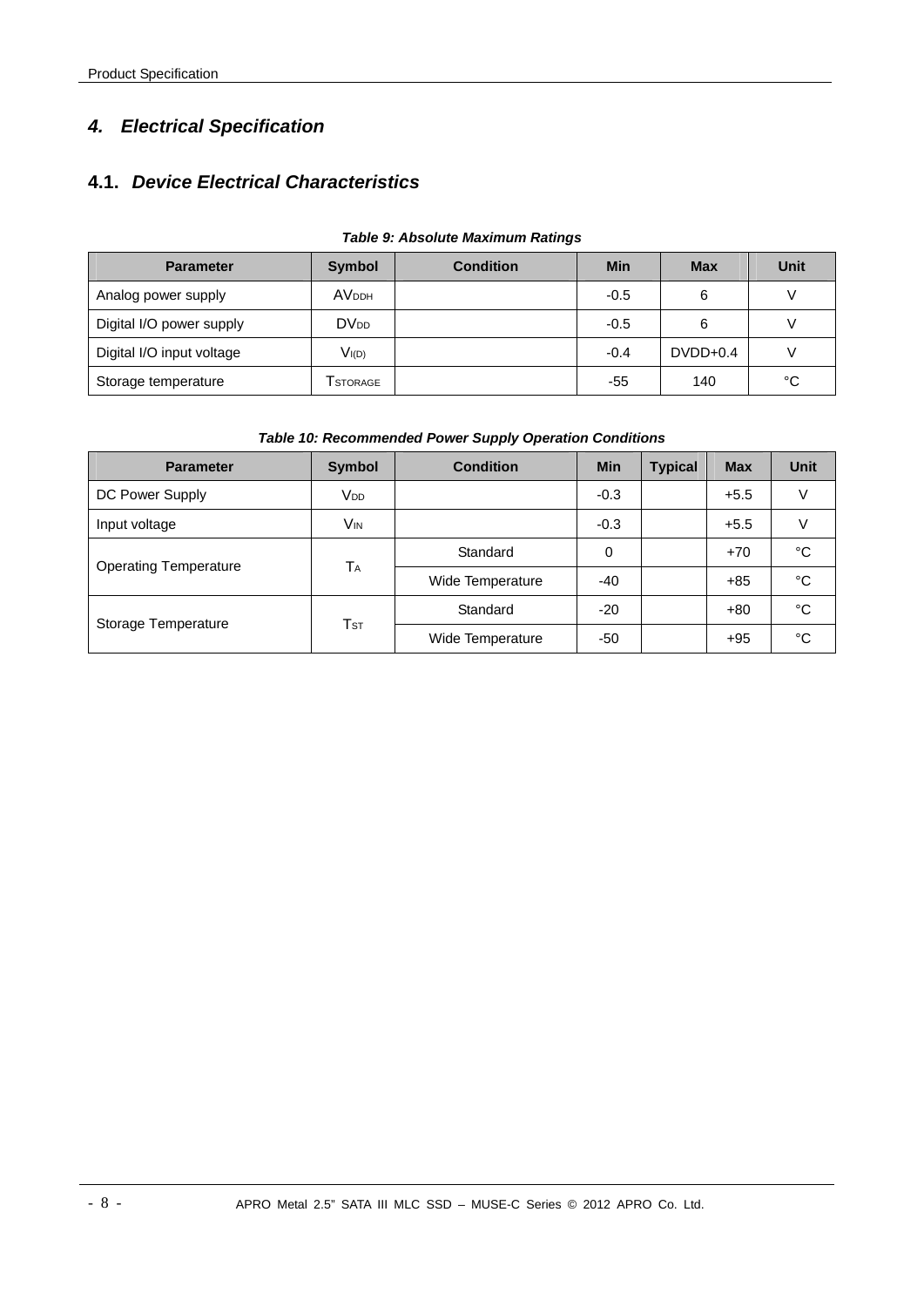## <span id="page-12-0"></span>*5. Command Sets*

## **5.1.** *ATA Command*

MUSE-C Series 2.5" SATA III MLC SSD supports all the mandatory ATA commands defined in the ATA/ATAPI-8 specification.

## *5.1.1. ATA General Feature Command Set*

MUSE-C Series 2.5" SATA III MLC SSD supports the ATA general feature command set, which consists:

- **EXECUTE DEVICE DIAGNOSTIC**
- **•** FLUSH CACHE
- **IDENTIFY DEVICE**
- **•** READ DMA
- $\bullet$  READ SECTOR(S)
- READ VERIFY SECTORS(S)
- **•** SEEK
- **•** SET FEATURES
- **•** WRITE DMA
- $\bullet$  WRITE SECTOR(S)
- **•** READ MULTIPLE
- SET MULTIPLE MODE
- **WRITE MULTIPLE**

The Metal 2.5" SATA III MLC SSD – MUSE-C Series SATA SSD supports all the following optional commands

- **READ BUFFER**
- **•** WRITE BUFFER
- $\bullet$  NOP
- DOWNLOAD MICROCODE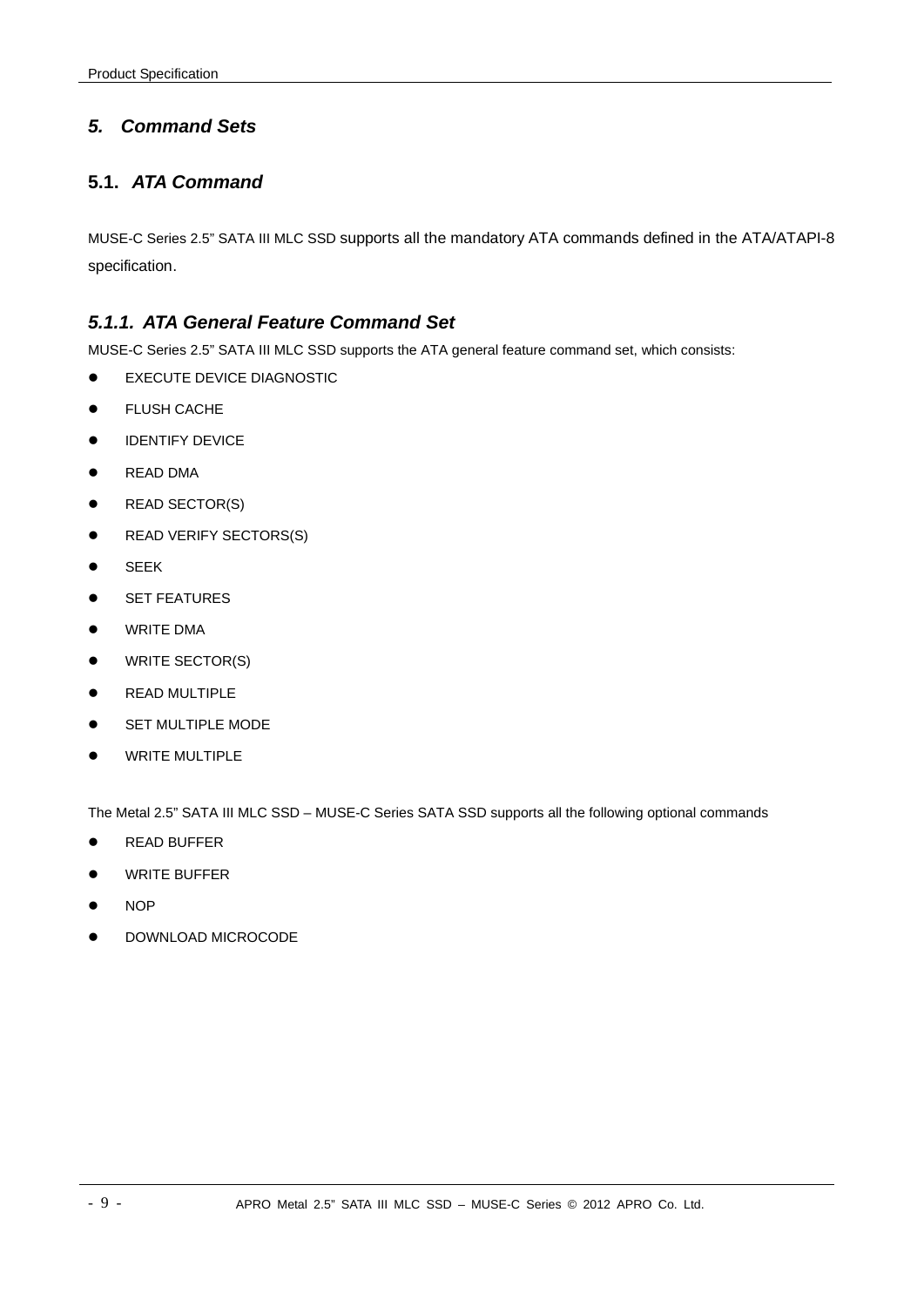## <span id="page-13-0"></span>*5.1.1.1. Identify Device Data*

The following table details the sector data returned after issuing an IDENTIFY DEVICE command.

| Word           | F=Fixed<br><b>V=Variable</b><br>X=Both | <b>Default Value</b>  | <b>Description</b>                                                  |  |
|----------------|----------------------------------------|-----------------------|---------------------------------------------------------------------|--|
| $\mathbf 0$    | $\mathsf F$                            | 0040h                 | General configuration bit-significant information                   |  |
| 1              | X                                      | 3FFFh                 | Obsolete-Number of logical cylinders (16,383)                       |  |
| $\overline{2}$ | $\vee$                                 | C837h                 | Specific configuration                                              |  |
| 3              | X                                      | 0010h                 | Obsolete-Number of logical heads (16)                               |  |
| $4 - 5$        | Χ                                      | 0h                    | Retired                                                             |  |
| 6              | X                                      | 003Fh                 | Obsolete-Number of logical sectors per logical track<br>(63)        |  |
| $7 - 8$        | $\vee$                                 | 0h                    | Reserved                                                            |  |
| 9              | X                                      | 0h                    | Retired                                                             |  |
| $10 - 19$      | F                                      | varies                | Serial number (20 ASCII characters)                                 |  |
| $20 - 21$      | X                                      | 0h                    | Retired                                                             |  |
| 22             | X                                      | 0h                    | Obsolete                                                            |  |
| 23-26          | F                                      | varies                | Firmware revision (8 ASCII characters)                              |  |
| 27-46          | F                                      | varies                | Model number                                                        |  |
| 47             | F                                      | 8010h                 | 7:0 - Maximum number of sectors transferred                         |  |
|                |                                        |                       | per interrupt on multiple commands                                  |  |
| 48             | F                                      | 0h                    | Reserved                                                            |  |
| 49             | F                                      | 2F00h                 | Capabilities                                                        |  |
| 50             | F                                      | 4000h                 | Capabilities                                                        |  |
| 51-52          | X                                      | 0h                    | Obsolete                                                            |  |
| 53             | F                                      | 0007h                 | Words 88 and 70:64 valid                                            |  |
| 54             | Χ                                      | 3FFFh                 | Obsolete - Number of logical cylinders (16,383)                     |  |
| 55             | X                                      | 0010h                 | Obsolete - Number of logical heads (16)                             |  |
| 56             | X                                      | 003Fh                 | Obsolete - Number of logical sectors per logical track<br>(63)      |  |
| 57-58          | X                                      | 00FBFC10h             | Obsolete                                                            |  |
| 59             | F                                      | 0101h                 | Number of sectors transferred per interrupt on<br>multiple commands |  |
|                |                                        | 125,045,424<br>(64GB) |                                                                     |  |
|                |                                        | 250,069,680           |                                                                     |  |
|                |                                        | (128GB)               |                                                                     |  |
| 60-62          | $\mathsf F$                            | 500,118.192           | Total number of user addressable sectors                            |  |
|                |                                        | (256GB)               |                                                                     |  |
|                |                                        | 1,000,215,216         |                                                                     |  |
|                |                                        | (512GB)               |                                                                     |  |
| 63             | F                                      | 0007h                 | Multi-word DMA modes supported/selected                             |  |
| 64             | F                                      | 0003h                 | PIO modes supported                                                 |  |
| 65             | F                                      | 0078h                 | Minimum multiword DMA transfer cycle time per word                  |  |

#### *Table 11: Returned Sector Data*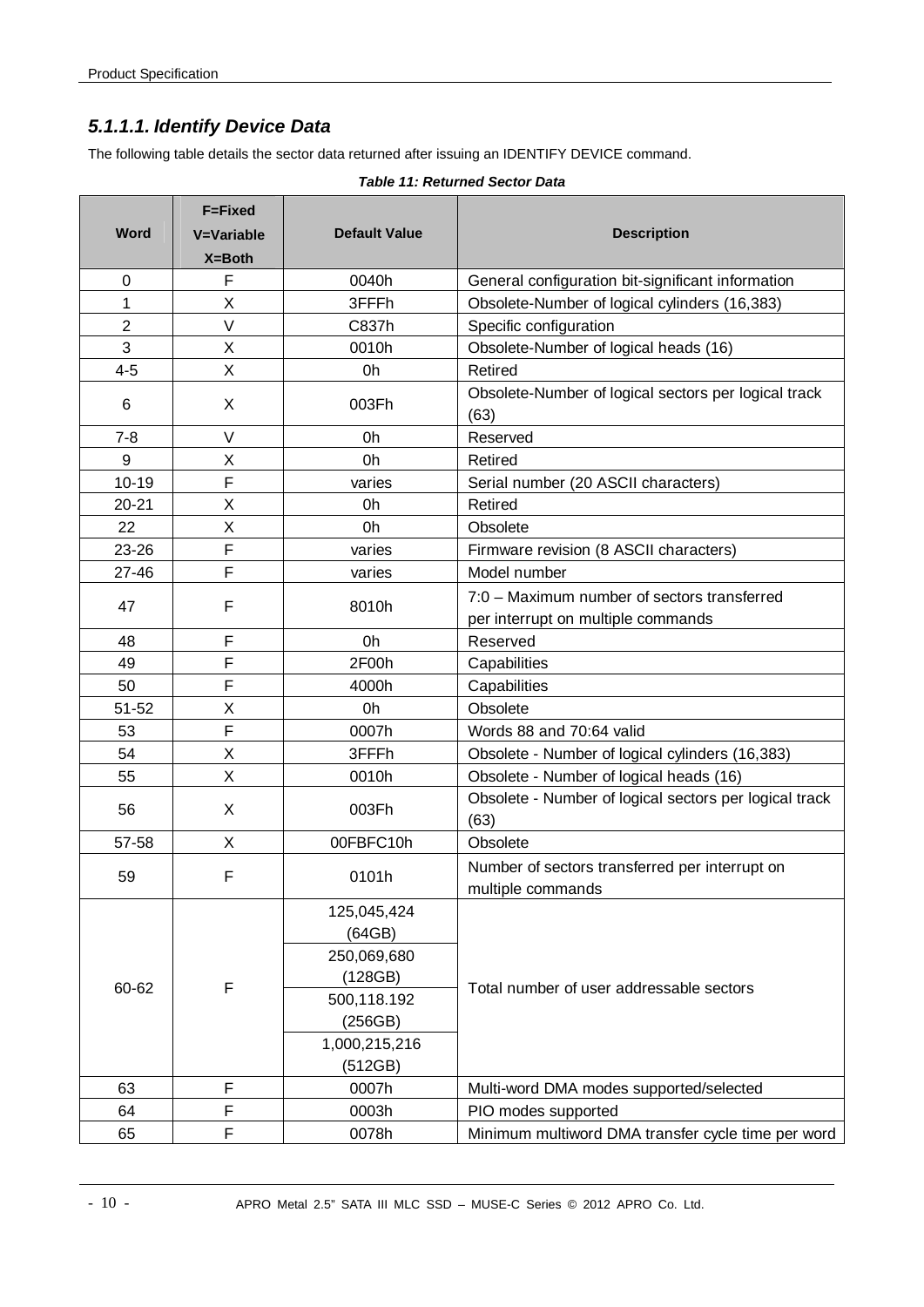| 66      | F      | 0078h                                                | Manufacture's recommended multiword DMA<br>transfer cycle time |  |
|---------|--------|------------------------------------------------------|----------------------------------------------------------------|--|
| 67      | F      | 0078h                                                | Minimum PIO transfer cycle time without flow control           |  |
| 68      | F      | 0078h                                                | Manufacture's recommended multiword DMA<br>transfer cycle time |  |
| 69-70   | F      | 0h                                                   | Reserved                                                       |  |
| 71-74   | F      | 0h                                                   | Reserved                                                       |  |
| 75      | F      | 001Eh                                                | Queue depth                                                    |  |
| 76      | F      | 0106h                                                | Serial ATA capabilities                                        |  |
| 77      | F      | 0h                                                   | Reserved                                                       |  |
| 78      | F      | 0048h                                                | Serial ATA features supported                                  |  |
| 79      | $\vee$ | 0040h                                                | Serial ATA features enabled                                    |  |
| 80      | F      | 00FCh                                                | Major Version Number                                           |  |
| 81      | F      | 001Ah                                                | Minor Version number                                           |  |
| 82      | F      | 746Bh                                                | Command set supported                                          |  |
| 83      | F      | 7C01h                                                | Command sets supported                                         |  |
| 84      | F      | 6023h                                                | Command set /feature supported extension                       |  |
| 85      | $\vee$ | 7469h                                                | Command set /feature enabled                                   |  |
| 86      | $\vee$ | BC01h                                                | Command set /feature enabled                                   |  |
| 87      | $\vee$ | 6123h                                                | Command set /feature default                                   |  |
| 88      | $\vee$ | 407Fh                                                | Ultra DMA modes                                                |  |
| 89      | F      | 0001h                                                | Time required for security erase unit completion               |  |
| 90      | F      | 0001h                                                | Time required for enhanced security erase completion           |  |
| 91      | $\vee$ | 0h                                                   | Current advanced power management value                        |  |
| 92      | $\vee$ | <b>OFFFEh</b>                                        | <b>Master Password Revision Code</b>                           |  |
|         |        |                                                      | Hardware reset result. The contents of bits (12:0) of          |  |
| 93      | F      | 0h                                                   | this word shall change only during the execution of a          |  |
|         |        |                                                      | hardware reset.                                                |  |
|         |        |                                                      | Vendor's recommended and actual acoustic                       |  |
| 94      | $\vee$ | 0h                                                   | management value                                               |  |
| 95      | F      | 0h                                                   | Stream Minimum Request Size                                    |  |
| 96      | V      | 0h                                                   | Streaming Transfer Time - DMA                                  |  |
| 97      | V      | 0h                                                   | Streaming Access Latency - DMA and PIO                         |  |
| 98-99   | F      | 0h                                                   | <b>Streaming Performance Granularity</b>                       |  |
|         |        | 125,045,424                                          |                                                                |  |
|         |        | (64GB)                                               |                                                                |  |
|         |        | 250,069,680                                          |                                                                |  |
|         |        | (128GB)                                              | Total Number of user LBA for 48-bit Address feature            |  |
| 100-103 | V      | 500,118,192                                          | set                                                            |  |
|         |        | (256GB)                                              |                                                                |  |
|         |        | 1,000,215,216                                        |                                                                |  |
|         |        | (512GB)                                              |                                                                |  |
| 104     | V      | 0h                                                   | Streaming Transfer Time - PIO                                  |  |
| 105     | F      | 0h                                                   | Reserved                                                       |  |
| 106     | F      | 4000h                                                | Physical sector size/logical sector size                       |  |
| 107     | F      | 0h<br>Inter-seek delay for ISO-7779 acoustic testing |                                                                |  |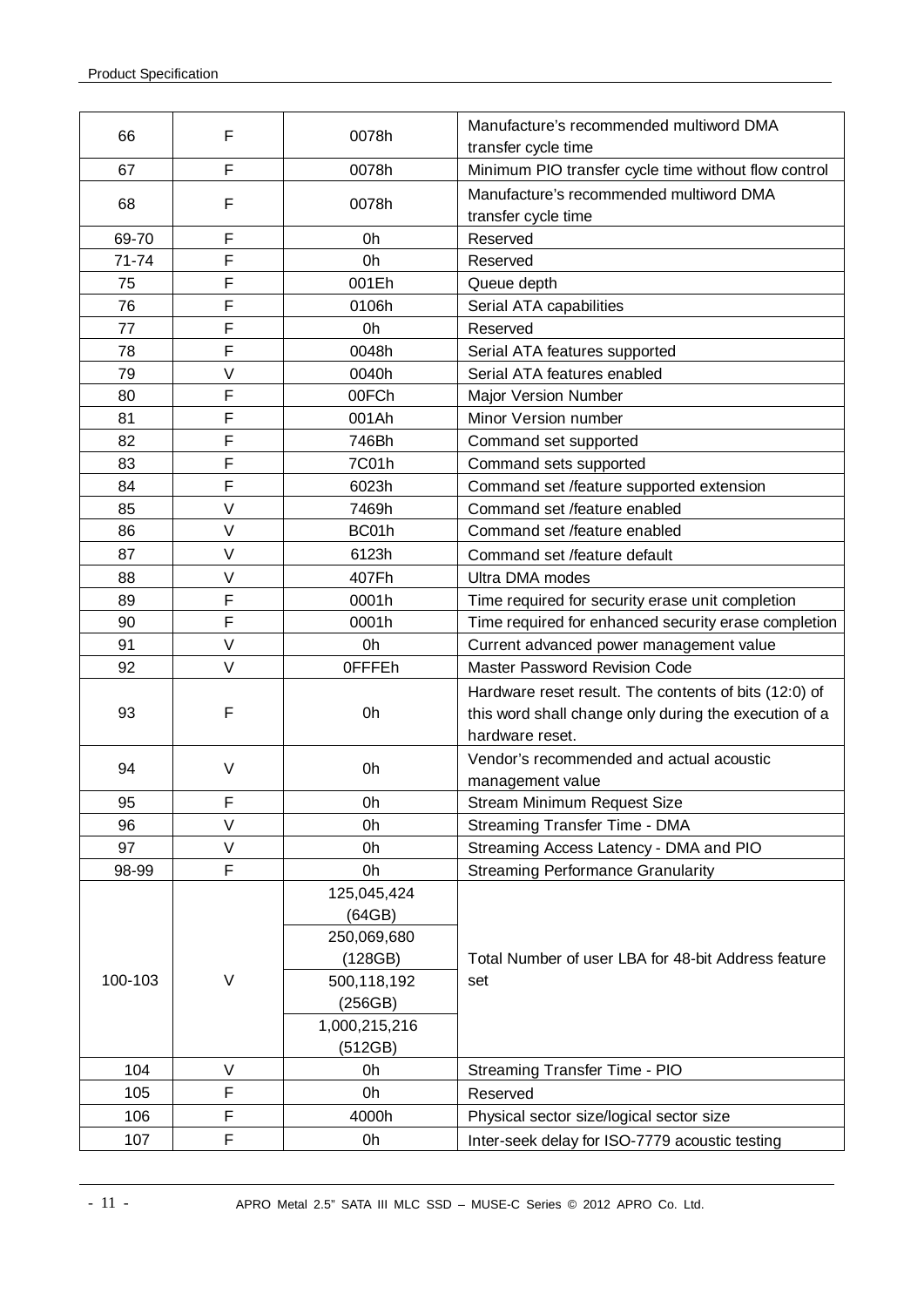|         |        |                                                    | in microseconds                                   |
|---------|--------|----------------------------------------------------|---------------------------------------------------|
|         |        |                                                    |                                                   |
| 108-111 | F      | varies                                             | Unique ID                                         |
| 112-115 | F      | 0h                                                 | Reserved for word wide name extension to 128 bits |
| 116     | $\vee$ | 0h                                                 | Reserved for technical report                     |
| 117-118 | F      | 0h                                                 | Words per logical sector                          |
| 119     | F      | 401Ch                                              | Supported settings                                |
| 120     | F      | 401Ch                                              | Command set/feature enabled/Supported             |
| 121-126 | F      | 0h                                                 | Reserved                                          |
|         | F      |                                                    | Removable Media Status Notification feature set   |
| 127     |        | 0h                                                 | support                                           |
| 128     | $\vee$ | 0021h                                              | Security status                                   |
| 129-159 | X      | Vendor specific<br>0h                              |                                                   |
| 160     | F      | Compact Flash Association (CFA) power mode 1<br>0h |                                                   |
| 161-175 | X      | 0h                                                 | Reserved for assignment by the Compact            |
|         |        |                                                    | <b>Flash Association</b>                          |
| 176-205 | $\vee$ | 0h<br>Current media serial number                  |                                                   |
| 206-216 | F      | 0h                                                 | Reserved                                          |
| 217     | F      | 0001h                                              | Non-rotating media device                         |
| 218-221 | F      | 0h                                                 | Reserved                                          |
| 222     | F      | 101F                                               | Reserved                                          |
| 223-233 | F      | 0h                                                 | Reserved                                          |
| 234     |        | 0001h                                              | Reserved                                          |
| 235     |        | 02A0h                                              | Reserved                                          |
| 236-254 | F      | 0h                                                 | Reserved                                          |
| 255     | X      | varies                                             | Integrity word(checksum and signature)            |

*Notes:* 

*1. F=Fixed. The content of the word is fixed and does not change for removable media devices, these values may change when media is Removed or changed.* 

- *2. V=Variable. The state of at least one bit in a word is variable and may change depending on the state of the device or the commands executed by the device.*
- *3. X=F or V. The content of the word may be fixed or variable.*

## *5.1.2. Power Management Command Set*

MUSE-C Series 2.5" SATA III MLC SSD supports the power management command set, which consists:

- **•** CHECK POWER MODE
- $\bullet$  IDLE
- **IDLE IMMEDIATE**
- $\bullet$  SLEEP
- **•** STANDBY
- STANDBY IMMEDIATE

## *5.1.3. Security Mode Feature Set*

MUSE-C Series 2.5" SATA III MLC SSD supports the Security Mode command set, which consists:

- SECURITY SET PASSWORD
- SECURITY UNLOCK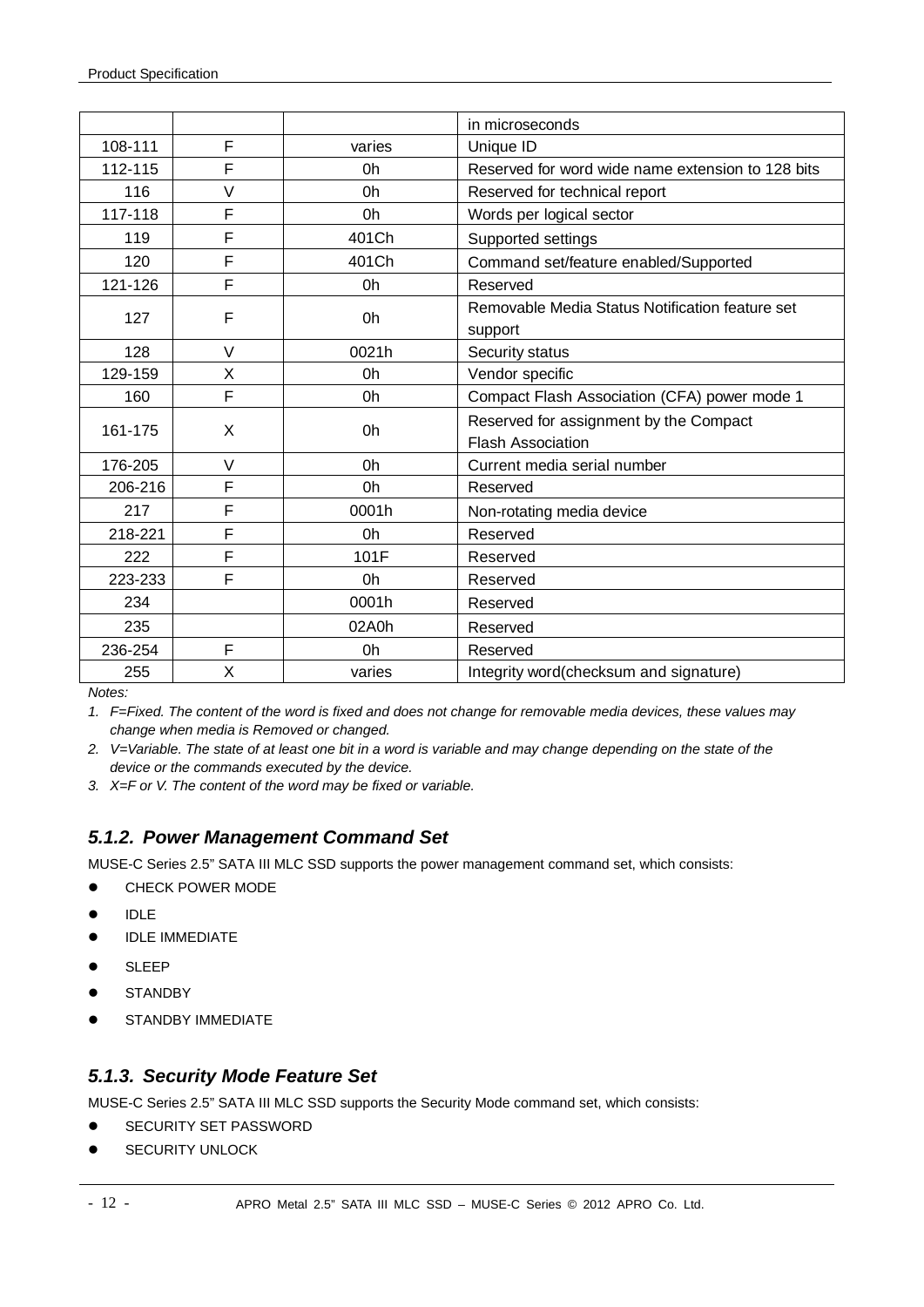- <span id="page-16-0"></span>**•** SECURITY ERASE PREPARE
- **SECURITY ERASE UNIT**
- **•** SECURITY FREEZE LOCK
- **•** SECURITY DISABLE PASSWORD

### *5.1.4. SMART Command Set*

MUSE-C Series 2.5" SATA III MLC SSD supports the SMART command set, which consists:

- **SMART ENABLE OPERATIONS**
- **•** SMART DISABLE OPERATIONS
- **SMART ENABLE/DISABLE AUTOSAVE**
- **•** SMART RETURN STATUS

The MUSE-C Series 2.5" SATA III MLC SSD supports the following optional commands.

- **SMART EXECUTE OFF-LINE IMMEDIATE**
- **SMART READ DATA**
- **SMART READ LOG**
- **SMART WRITE LOG**

| Subcommand                                          | Code             | <b>LBA Low</b><br>Value |
|-----------------------------------------------------|------------------|-------------------------|
| Read Attribute Values (Read Data)                   | D0h              |                         |
| Read Attribute Thresholds                           | D1h              |                         |
| Enable/Disable Attribute Autosave                   | D <sub>2</sub> h |                         |
| Save Attribute Values                               | D3h              |                         |
| Execute Off-line Immediate                          | D4h              |                         |
| Execute SMART Off-Line routine                      |                  | 00h                     |
| Execute SMART Short Self-test routine (Off-Line)    |                  | 01h                     |
| Execute SMART Extended Self-test routine (Off-Line) |                  | 02h                     |
| Abort Off-Line routine                              |                  | 7Fh                     |
| Execute SMART Short Self-test routine (Captive)     |                  | 81h                     |
| Execute SMART Extended Self-test routine (Captive)  |                  | 82h                     |
| Read Log Sector                                     | D <sub>5</sub> h |                         |
| Write Log Sector                                    | D6h              |                         |
| Enable SMART Operations                             | D8h              |                         |
| Disable SMART Operations                            | D9h              |                         |
| <b>Return SMART Status</b>                          | DAh              |                         |

#### *Table 12: The table below lists the SMART commands*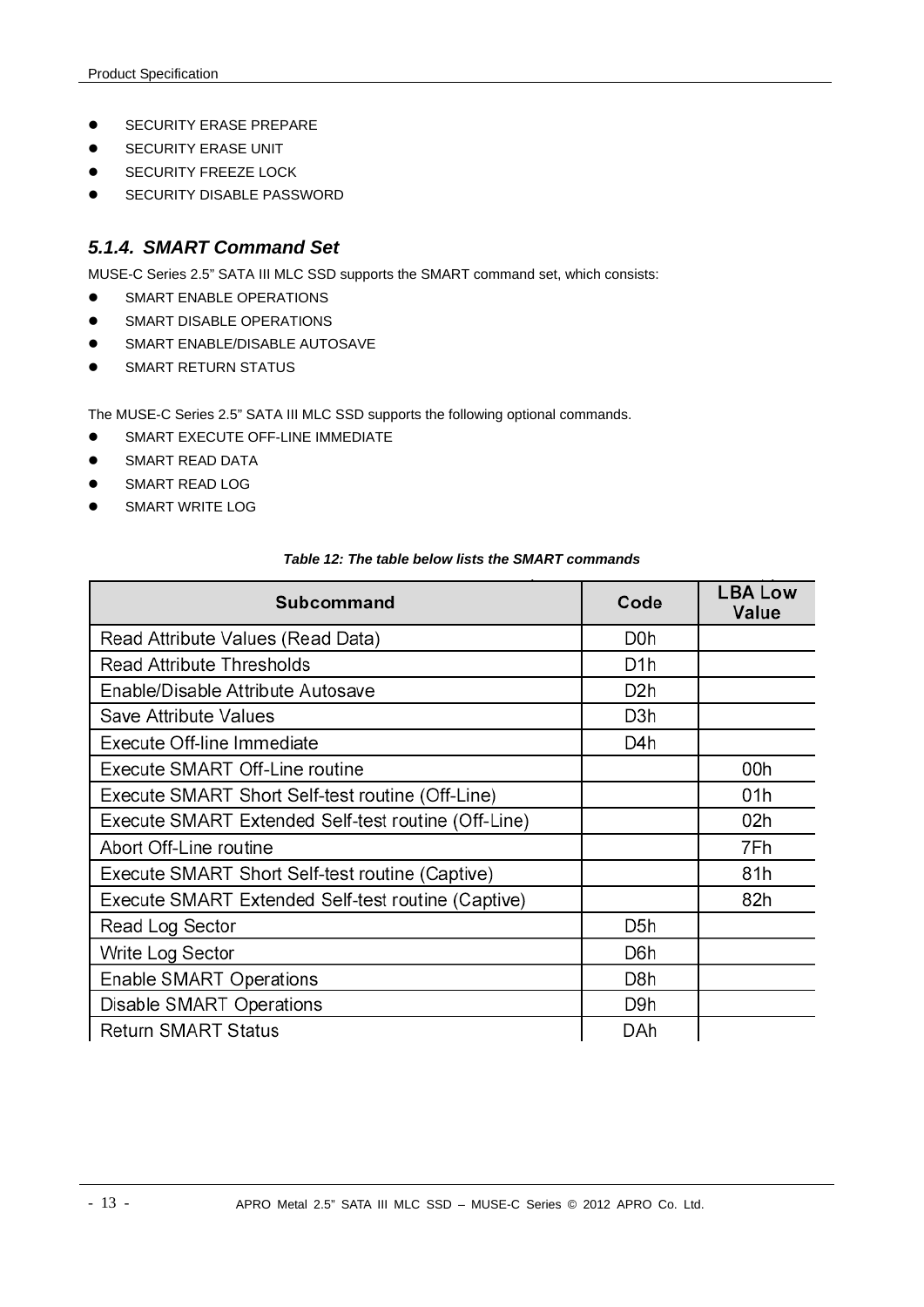## *5.1.5. Host Protected Area Command Set*

- MUSE-C Series 2.5" SATA III MLC SSD supports the Host Protected Area command set which consists:
- **READ NATIVE MAX ADDRESS**
- SET MAX ADDRESS
- READ NATIVE MAX ADDRESS EXT
- SET MAX ADDRESS EXT

MUSE-C Series 2.5" SATA III MLC SSD supports the following optional commands.

- SET MAX SET PASSWORD
- **SET MAX LOCK**
- SET MAX FREEZE LOCK
- SET MAX UNLOCK

### *5.1.6. 48-Bit Address Command Set*

MUSE-C Series 2.5" SATA III MLC SSD supports the Host Protected Area command set, which consists:

- READ NATIVE MAX ADDRESS
- **•** FLUSH CACHE EXT
- **READ DMA EXT**
- **READ NATIVE MAX ADDRESS EXT**
- **•** READ SECTOR(S) EXT
- READ VERIFY SECTOR(S) EXT
- **SET MAX ADDRESS EXT**
- **•** WRITE DMA EXT
- WRITE MULTIPLE EXT
- WRITE SECTOR(S) EXT

## *5.1.7. Device Configuration Overlay Command Set*

MUSE-C Series 2.5" SATA III MLC SSD supports the Device configuration Overlay command set, which consists:

- **DEVICE CONFIGURATION FREEZE LOCK**
- **•** DEVICE CONFIGURATION IDENTITY
- **DEVICE CONFIGURATION RESTORE**
- DEVICE CONFIGURATION SET

## *5.1.8. General Purpose log Command Set*

MUSE-C Series 2.5" SATA III MLC SSD supports the general purpose log command set, which consists:

- READ LOG EXT
- WRITE LOG EXT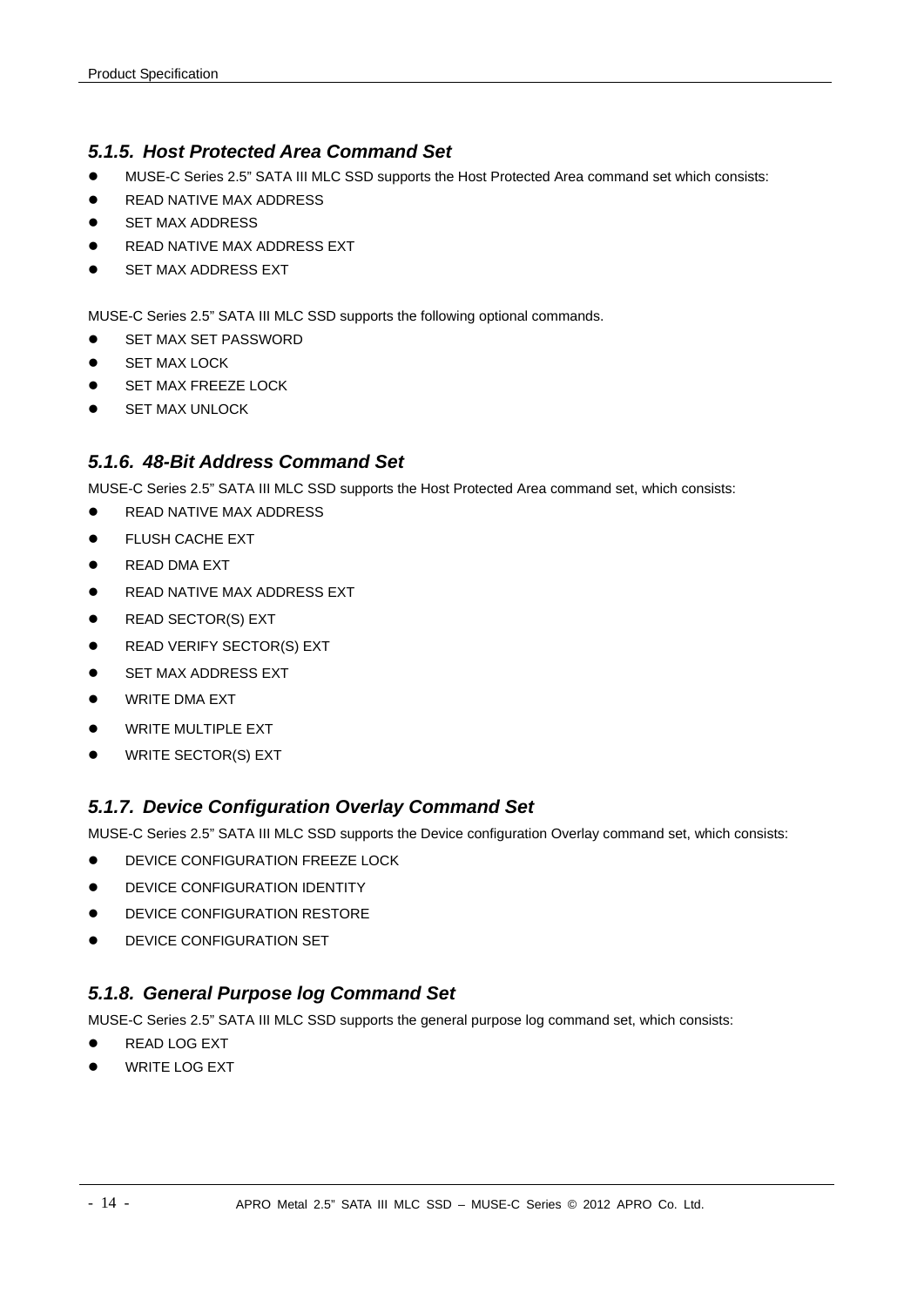## *5.1.9. SATA Commands*

The SATA 3.0 specification is a super set of the ATA/ATAPI-8 specification with regard to supported commands. MUSE-C Series 2.5" SATA III MLC SSD supports the following features which are unique to SATA Specification.

## *5.1.10. Software Settings Preservation*

The MUSE-C Series 2.5" SATA III MLC SSD supports the SET FEATURES parameter to enable/disable the preservation of software settings.

## *5.1.11. Native Command Queuing*

MUSE-C Series 2.5" SATA III MLC SSD supports the Native Command Queuing (NCQ) command set, which includes:

- **READ FPDMA QUEUED**
- WRITE FPDMA QUEUED

**Note**: with a maximum queue depth equal to 32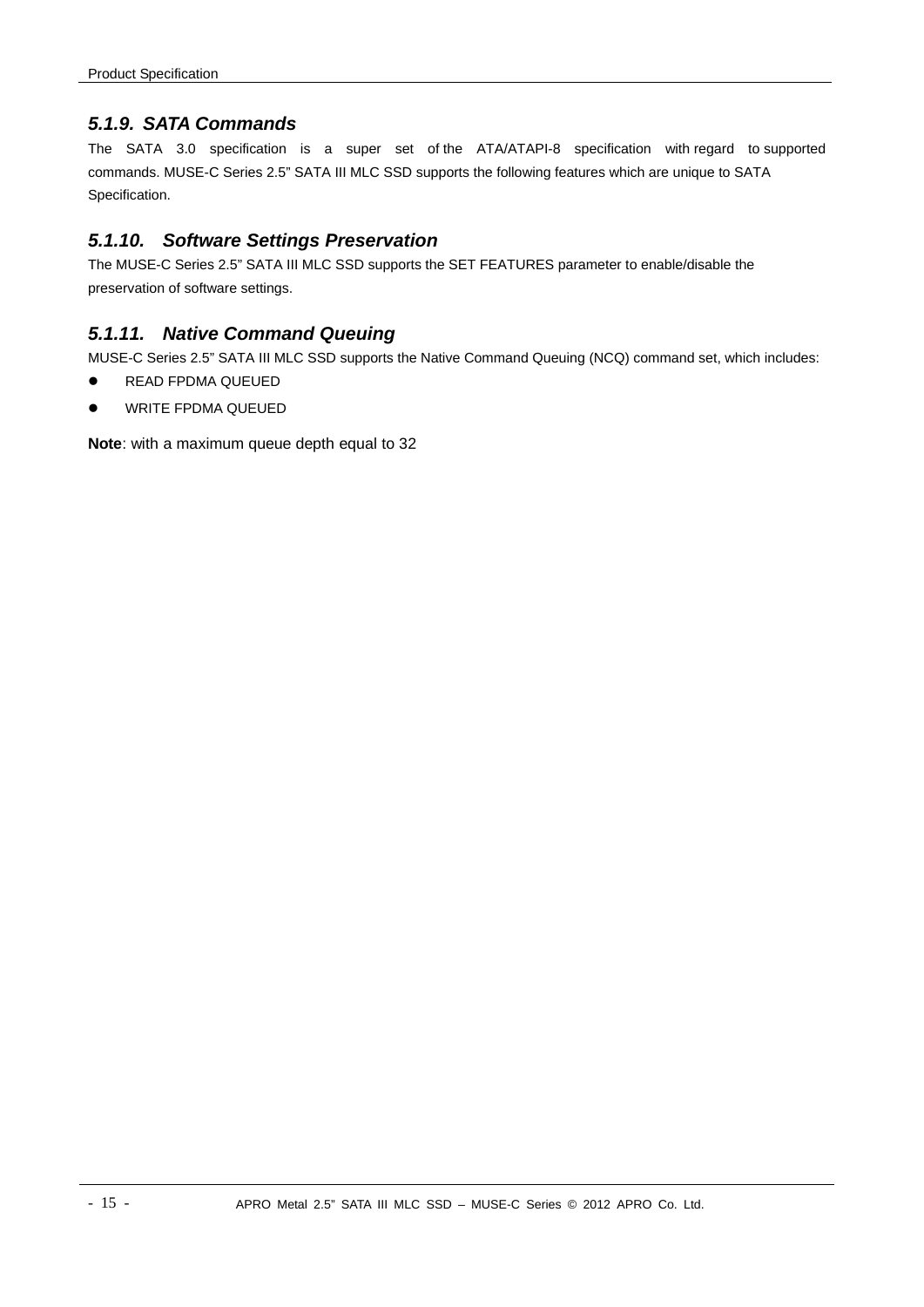## <span id="page-19-0"></span>*Appendix A. Ordering Information*

## *Part Number List:*

#### **Metal 2.5" SATA III MLC SSD – MUSE-C Series**

| Grade | Standard grade ( $0^{\circ}$ C ~ 70 $^{\circ}$ C) | Wide Temperature ( $-40^{\circ}$ C ~ $+85^{\circ}$ C) |
|-------|---------------------------------------------------|-------------------------------------------------------|
| 64GB  | SM2SR064G-VCCTM                                   | WM2SR064G-VCCTM-C                                     |
| 128GB | SM2SR128G-VCCTM                                   | WM2SR128G-VCCTM-C                                     |
| 256GB | SM2SR256G-VCCTM                                   | WM2SR256G-VCCTM-C                                     |
| 512GB | SM2SR512G-VCCTM                                   | WM2SR512G-VCCTM-C                                     |

## *Part Number Decoder:*

## **X1 X2 X3 X4 X5 X6 X7 X8 X9**-**X11 X12 X13 X14 X15**-**C**

| $X1:$ Grade                                                         |                           |       |                                                                         | X11: Controller                           |  |
|---------------------------------------------------------------------|---------------------------|-------|-------------------------------------------------------------------------|-------------------------------------------|--|
| S: Standard Grade – operating temp. $0^{\circ}$ C ~ 70 $^{\circ}$ C |                           |       | V: MUSE Series                                                          |                                           |  |
|                                                                     |                           |       | W: Wide Temperature – operating temp. -40 $\degree$ C ~ +85 $\degree$ C |                                           |  |
|                                                                     |                           |       |                                                                         | X12: Controller version                   |  |
|                                                                     | X2 : The material of case |       |                                                                         | $A,B,C$                                   |  |
| M: Metal Casing                                                     |                           |       |                                                                         |                                           |  |
|                                                                     |                           |       |                                                                         | X13 : Controller Grade                    |  |
| X3 X4 X5 : Product category                                         |                           |       | C: Commercial grade                                                     |                                           |  |
| 2SR : 2.5" SATA III SSD supports DDRIII SDRAM cache                 |                           |       |                                                                         |                                           |  |
|                                                                     |                           |       |                                                                         | X14: Flash IC                             |  |
| X6 X7 X8 X9 : Capacity                                              |                           |       |                                                                         | <b>T</b> : Toshiba Flash IC               |  |
| 064G:                                                               | 64GB                      | 256G: | 256GB                                                                   |                                           |  |
| 128G:                                                               | 128GB                     | 512G: | 512GB                                                                   | X15 : Flash IC grade / Type               |  |
|                                                                     |                           |       |                                                                         | M: MLC-NAND flash IC                      |  |
|                                                                     |                           |       |                                                                         |                                           |  |
|                                                                     |                           |       |                                                                         | $ C $ : Reserved for specific requirement |  |
|                                                                     |                           |       |                                                                         | C: Conformal-coating                      |  |